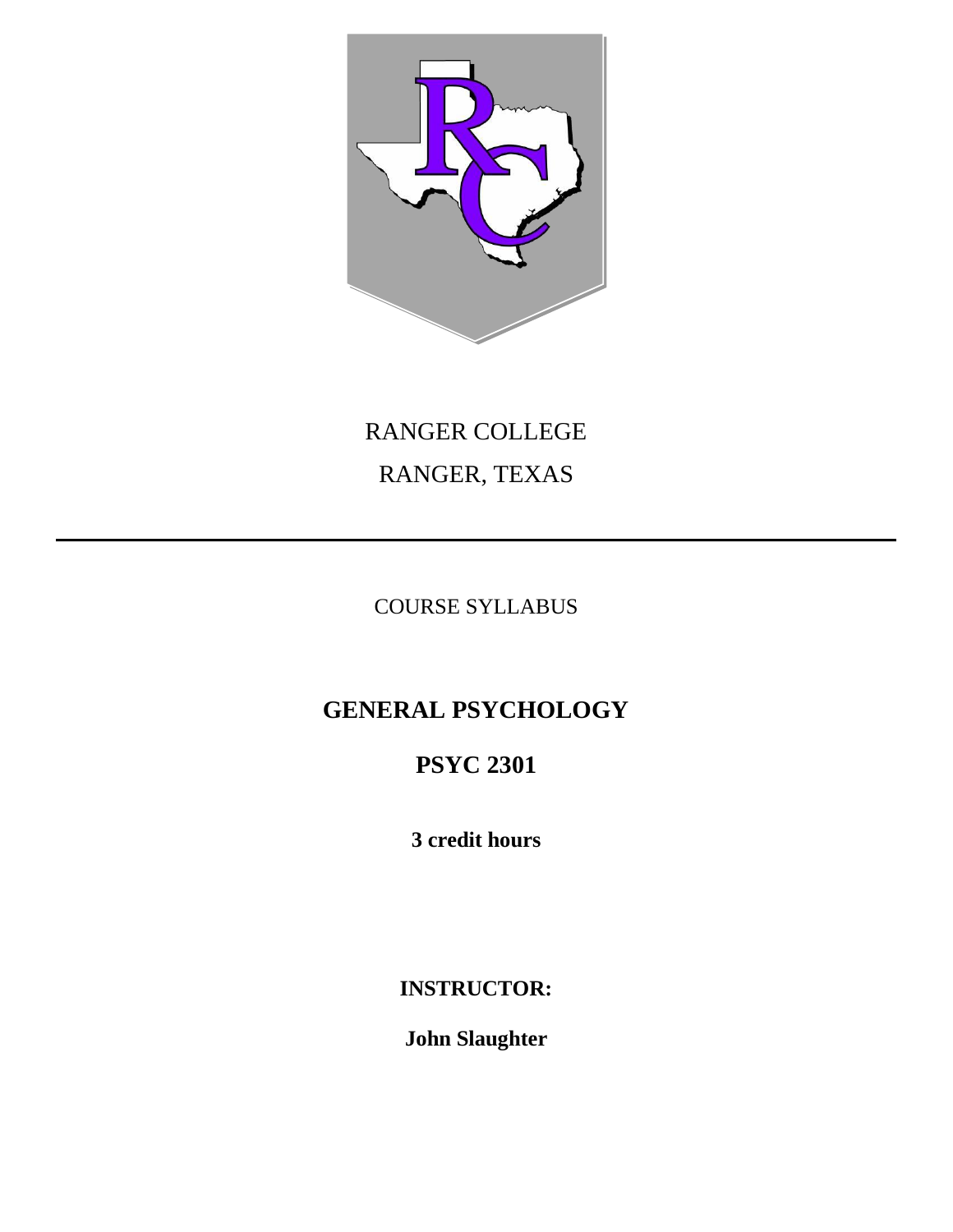## **PSYC 2301**

jslaughter@rangercollege.edu

**Instructor:** John Slaughter **Office Location:** Academic Building **Office Hours:** Available by appt. M-F **Office Phone:** 254-647-3234 ex. 7024 **Email:**

### **I. TEXAS CORE CURRICULUM STATEMENT OF PURPOSE**

Through the Texas Core Curriculum, students will gain a foundation of knowledge of human cultures and the physical and natural world, develop principles of personal and social responsibility for living in a diverse world, and advance intellectual and practical skills that are essential for all learning.

#### **II. COURSE DESCRIPTION**

General Psychology is a survey of the major psychological topics, theories and approaches to the scientific study of behavior and mental processes.

#### **III. REQUIRED BACKGROUND / PREREQUISITES**

Passing score on TSI reading section or equivalent alternate test.

#### **IV. TEXTBOOK; READINGS; MATERIALS**

Introduction to Psychology by Lumen Learning, Creative Commons Attribution 4.0 International License Supplementary Instructional Aids:

1. DVD or online videos

2. Clippings, pictures, articles, etc. on various related topics

#### **V. COURSE PURPOSE**

This course will focus on the application of empirical and scientific methods that contribute to the understanding of what makes us human. It will involve the exploration of behavior and interactions among individuals, groups, institutions, and events, examining their impact on the individual, society, and culture.

#### **VI. LEARNING OUTCOMES**

Upon successful completion of this course, students will:

- 1. Identify various research methods and their characteristics used in the scientific study of psychology.
- 2. Describe the historical influences and early schools of thought that shaped the field of psychology.
- 3. Describe some of the prominent perspectives and approaches used in the study of psychology.
- 4. Use terminology unique to the study of psychology.
- 5. Describe accepted approaches and standards in psychological assessment and evaluation.
- 6. Identify factors in physiological and psychological processes involved in human behavior.

#### **VII. CORE OBJECTIVES**

This course directly meets the following of the six Core Objectives:

- $\checkmark$  Critical Thinking Skills (CT) to include creative thinking, innovation, inquiry, and analysis, evaluation and synthesis of information
- **Communication Skills** (COM) to include effective development, interpretation and expression of ideas through written, oral and visual communication
- **Empirical and Quantitative Skills** (EQS) to include the manipulation and analysis of numerical data or observable facts resulting in informed conclusions

**Teamwork** (TW)- to include the ability to consider different points of view and to work effectively with others to support a shared purpose or goal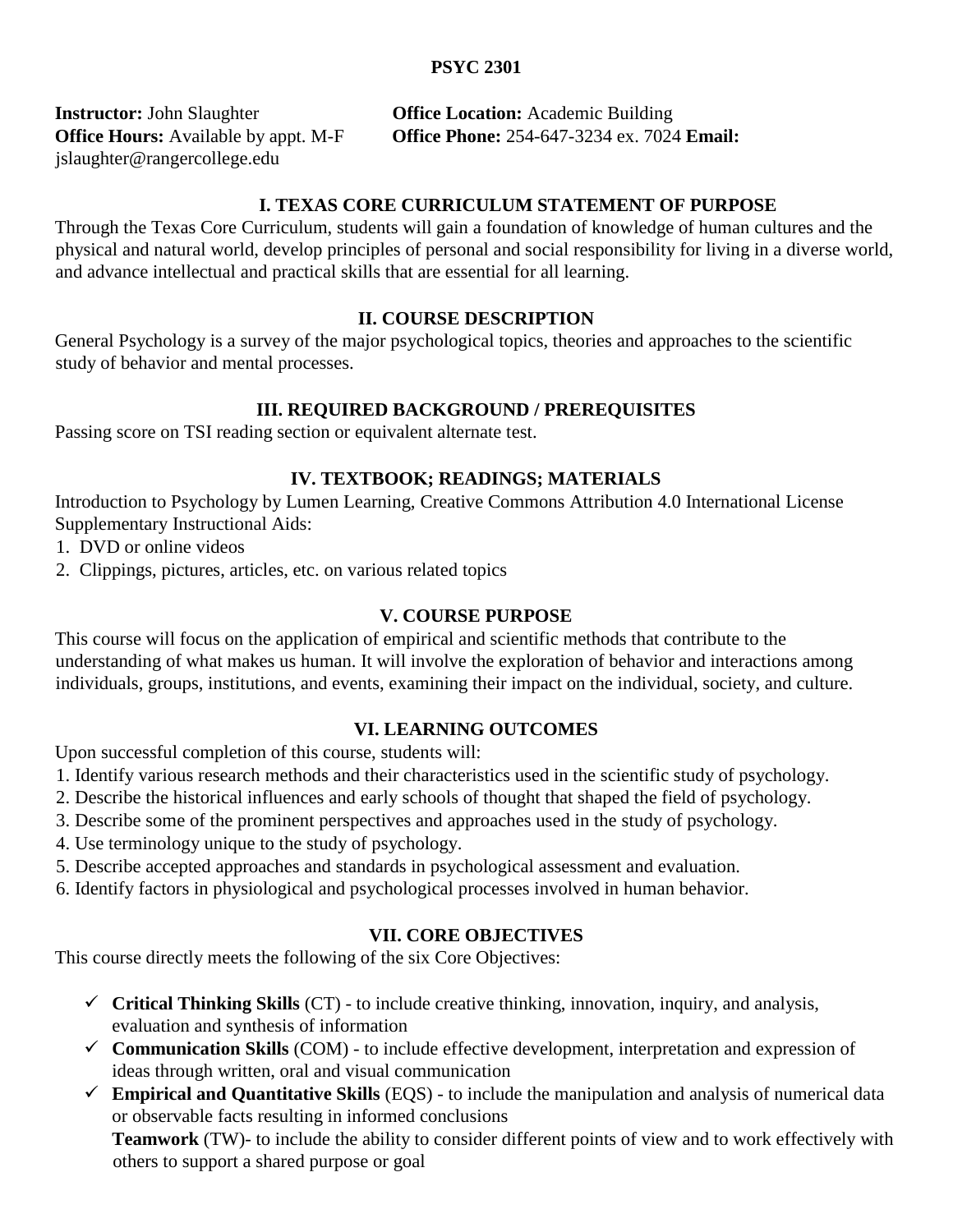$\checkmark$  Social Responsibility (SR) - to include intercultural competence, knowledge of civic responsibility, and the ability to engage effectively in regional, national, and global communities **Personal Responsibility** (PR) - to include the ability to connect choices, actions and consequences to ethical decision-making

### **VIII. METHODS OF INSTRUCTION**

Lecture, discussion, demonstrations, group discussion, and written/oral reports on related topics selected by students / the instructor.

# **IX. METHODS OF ASSESSMENT**

There will be four major tests. All daily quizzes / graded work will be averaged at the end of the semester to count as a major test grade. A written project will also be required. Each major test, the written project, the Final Exam and the semester average of the daily quizzes / graded class work will count equally toward the final course grade.

Grading Scale

|                                                                               | $rac{1}{2}$         |       |
|-------------------------------------------------------------------------------|---------------------|-------|
| Four major tests: (CT, COM, EQS, SR)                                          | 90% or higher $= A$ |       |
| 1. Sections TBD                                                               | $80\% - 89\% = B$   |       |
| 2. Sections TBD                                                               | 70%-79%             | $= C$ |
| 3. Sections TBD                                                               | 60%-69%             | $= D$ |
| 4. Sections TBD                                                               | Below 60% = $F$     |       |
| Daily quizzes and graded class work may be given without notice $(CT$ COM EOS |                     |       |

Daily quizzes and graded class work may be given without notice. (CT, COM, EQS, SR)

# Final Exam – Covering Sections TBD (CT, COM, EQS, SR)

**The percentage of each test is subject to change based on whether the course remains completely FTF Changes may need to be made and Test 2 may change to a midterm worth up to 25% of your final grade.**

# **Outside Assignment** (Current event project) (CT, COM, EQS, SR)

The outside assignment will be a written project requiring the location of **1** current event article (dated no earlier than the first day of the current semester) and writing at least a two page application response paper (typewritten, double spaced) for the article. The paper **must** indicate a relationship to information covered in the textbook or class discussions. A cover sheet and copies of the entire article (including the date) **must** be included. This project is due **during the 12th week of the semester (the exact day for each course section will provided in class and on Blackboard via announcements). Twenty points** will be deducted from the grade if it is not turned in by **5:00 p.m. on that day!!!**

Papers that are **turned after 5:00 p.m. on Thursday of the 12th week of the semester WILL NOT BE ACCEPTED!!! NO EXCEPTIONS!!!!!!!!!!!** 

# **X. COURSE/CLASSROOM POLICIES**

The absence policy as stated in the college catalog will be followed.

While class participation is encouraged, class disturbance will not be tolerated. Any student who disturbs the class will be asked to leave the room. Academic Dishonesty will not be tolerated and will be pursued as a disciplinary action.

**Electronic Devices**: A student may not use an electronic device during a test or quiz or **during any class unless given permission**. Any electronic device must be kept out of sight and not accessed during tests or quizzes. A student who chooses to use an electronic device during a test or quiz will not be permitted to continue the test or quiz and will be asked to leave the room and will be denied the opportunity to complete or re-take the test or quiz. Due to the circumstance, the instructor may question the validity of any portion of the test or quiz competed prior to the violation and may elect not to grade the test or quiz. In such a situation, the student will not receive credit for the test or quiz and will not be permitted to make up the missed test or quiz.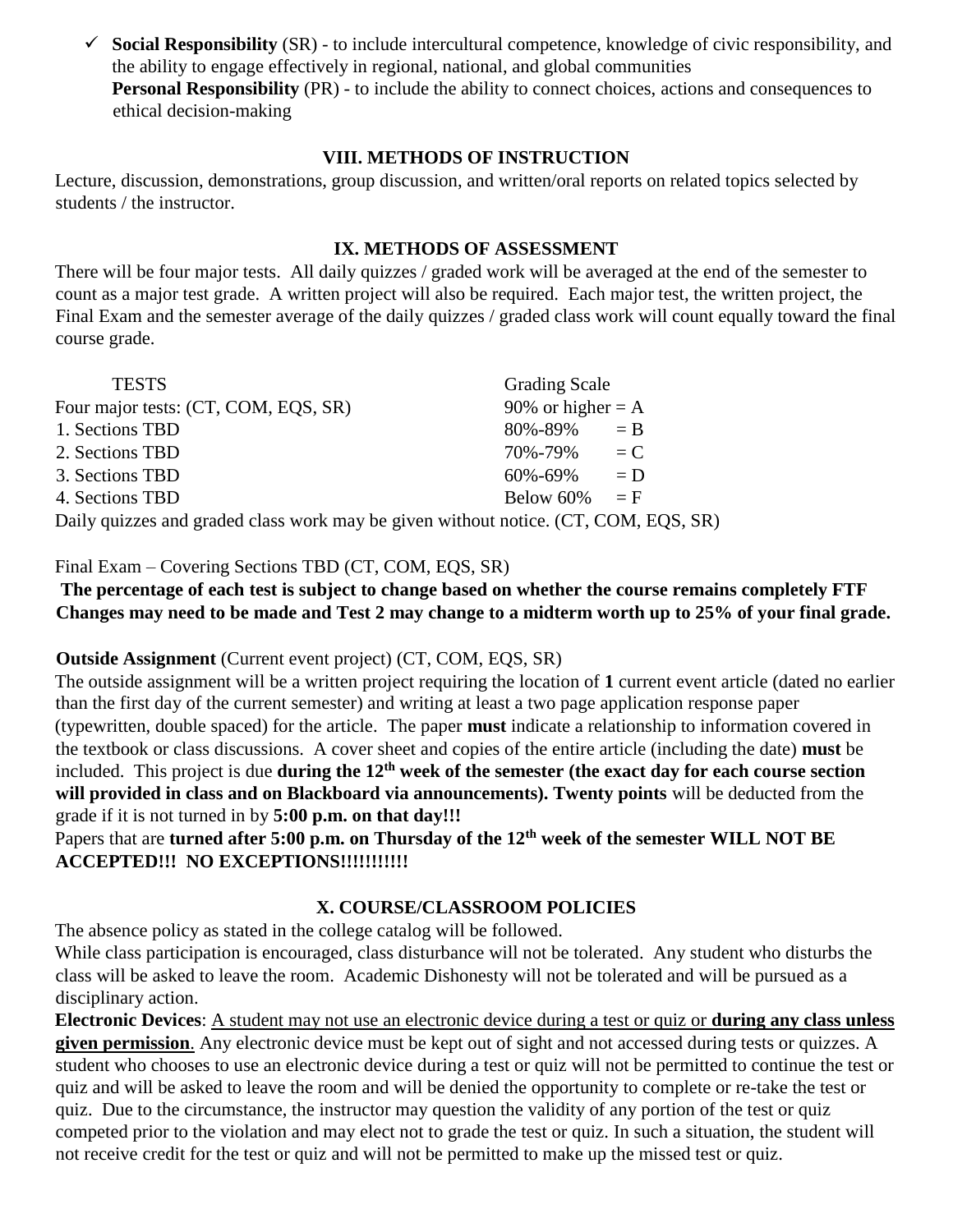**The Golemon Library and Learning Resources Center** of Ranger College provides sufficient resources to complete the current events projects including: books, magazines, newspapers and Internet access. **Finally, Please Be on Time to Class** – it is very distracting when students arrive late and it will be difficult for you to follow the lecture if you miss the opening minutes.

#### **XI. COURSE OUTLINE / SCHEDULE**

The following schedule for this course is subject to change.

Week 1 Read Sections TBA (TBA will be announced in Blackboard)

Week 2 Read TBA and Review for Test 1

Week 3 **TEST I /** Read TBA

Week 4 Continue Sections TBA

Week 5 Continue Sections TBA

Week 6 (Begin looking for articles) Read Sections TBA Review for Test II

Week 7 **TEST II** Read Sections TBA

#### **Spring Break March 12-16th**

Week 8 Read sections TBA/ (work on writing Assignment –Article / topic due)

Week 9 Read assigned sections TBA / Review Test III

Week 10 **TEST III /** Start assigned sections TBA

Week 11 Assigned reading sections TBA

Week 12 Assigned reading sections TBA Review Test IV **Writing Assignment Due this week!!** 

Week 13 **TEST IV / Review for Final Exams** 

Week 14 Final Exams

#### **XII. NON-DISCRIMINATION STATEMENT**

Admission, employment, and program policies of Ranger College are nondiscriminatory in regard to race, creed, color, sex, age, disability and national origin.

#### **XIII. ADA STATEMENT**

Ranger College provides a variety of services for students with learning and / or physical disabilities. The student is responsible for making the initial contact with the Ranger College Counselor, Gabe Lewis (glewis@rangercollege.edu). It is advisable to make this contact **before or immediately** after the semester begins.